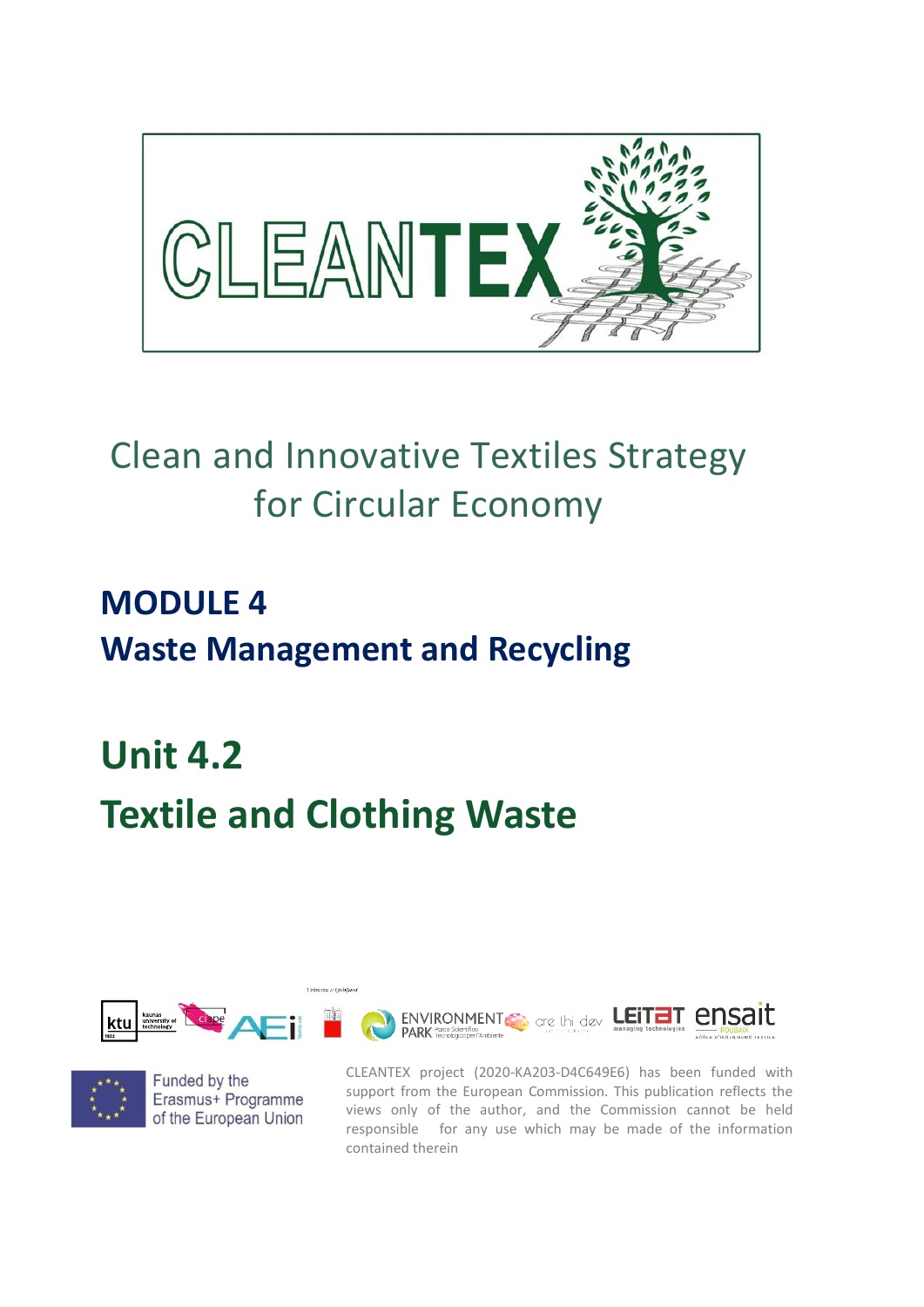In unit 4.2 the definition of textile waste and the classification into different types based on their source of generation, toxicity disposal and discarding are presented, with a focus on pre and post consumers, toxic and industrial waste are presented.

Furthermore, an overview on wastewater and air pollution deriving from textile industry is provided. Finally different sorting technologies are discussed.

We can affirm that waste consists of substance that reaches at the end of its life span for a person or business, which is normally disposed of, in addition to other wastes, at a landfill, and that, in turn, creates difficulties for the environment and different sectors of society. Different types of waste can be classified as solids, liquids, or gases, according to their physical state. Different types of solid waste can be classified according to their original use (packaging waste, textile waste, food waste, etc.), materials (glass, paper, etc.), physical properties (combustible, compostable, recyclable, etc.), origin (domestic, commercial, agricultural, industrial, etc.), and safety level (hazardous or nonhazardous). Household waste and commercial waste together can be classified as municipal solid waste The world's annual waste generation amounts to 7-10 billion tonnes in total, approximately 2 billion tonnes of which is municipal solid waste.

The European Union's Waste Framework Directive (WFD) - the umbrella Directive that provides definitions for many legislative documents concerning packaging waste, end-of-life vehicles (ELV), or waste from electronic and electrical appliances, to name a few -defines 'waste' as:

Art. 3(1): 'Waste' means any substance or object which the holder discards or intends or is required to discard.

This definition, and the general approach in the EU legal framework, does not make a distinction whether waste is used for other purposes (i.e., re-use, recycle, other recovery, e.g., energy recovery) or disposed of.

Regarding textile waste it can be defined as the textile by-product of the manufacturing of garments, fabrics, yarns or fibres that are deemed unusable for its original purpose by the owner.

It can include fashion and textile industry waste, created during fibre, textile and clothing production, and consumer waste, created during consumer use and disposal.

World textile production has been consistently increasing in recent years. Global population growth and rising living standards have caused an increase in textile demands as a natural consequence of basic needs and have also resulted in overconsumption as a consequence of fast fashion trends. According to forecasts, the world's population will reach 8.2 billion in 2025, with a current annual growth rate of 1. A World Bank study has predicted a 70% global increase in municipal solid waste by 2025, which means that the estimated waste volume will rise from today's 1.3 billion tonnes per year to 2.2 billion tonnes per year by 2025.

For example in Europe, only around 2.8 mln tons of textile were collected in Europe, whereas more than 4 mln tons have largely disappeared in incinerators or landfill alongside with residual waste.

Textile and fashion waste can be classified into different types based on their source of generation, toxicity, disposal and discarding:

- $\triangleright$  Pre consumer and post consumer wastes
- $\triangleright$  Solid and soft waste
- $\triangleright$  Industrial textile waste
- $\triangleright$  Toxic waste

Pre consumer textile waste, according to Council for Textile Recycling, is the waste generated during production— by processing fibers, and the production of finished yarns and textiles, technical textiles, nonwoven, garments and footwear, including offcuts, selvages, shearings, rejected materials and/or B-grade garments. It's generated in the textile supply chain prior to reaching the consumers.

We can say that pre consumer material originates from the production of a product, post-consumer material originates from its use.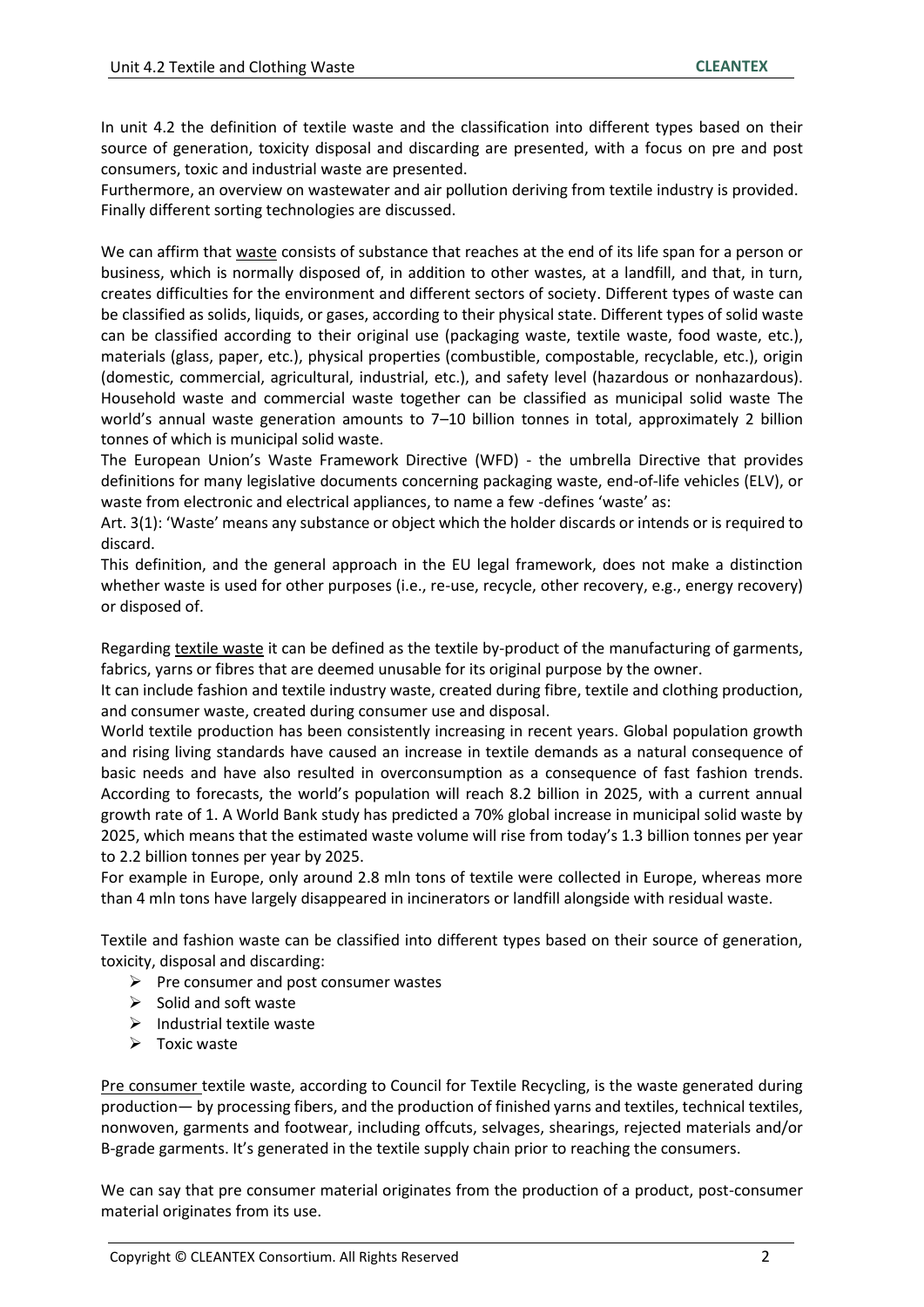Infact the post consumer waste in textile is the waste generated at various levels after usage of the finished product by end consumer and could be any clothing or household article which has been discarded or not in use for any reason like being worn out, damaged or outgrown.

Waste can come from different mechanical processes in textile manufacturing like:

- spinning
- weaving
- knitting
- garments manufacturing

#### **Spinning**

It's a procedure of producing/converting fiber materials in yarns.

The fibres generated by the spinning industry have various other materials like seeds, twigs, dead insects and dust. At each stage of spinning, there are different types of wastes like blow room waste, carding waste, dropping, sliver waste, draw frame waste, ring frame waste pinning.

#### Weaving

It's the second level after spinning. In this process the yarn from spinning section is sent further for doubling and twisting.

Different types of wastages are:

Residual yarns left on the scones after warping: in the warping creel section, it is not possible to empty all the cones and there will always be a little amount of yarn left on the cones.

Sizing waste: another kind of waste in a weaving factory, when in the weaver's beam section a new set of warp yarn is started then it is necessary to eliminate some portions of the yarns to ensure that properly sized yarns are wounded on the weaver's beam

Knotting waste: knotting is done to ensure all the warp ends of two beams are available for attaching together

Beam residual wastage: when a weaver beam is finished, a small amount of warp yarn remains unused on the weaver's beam and it is not possible to finish yet

Auxiliary selvedge wastage: is a fake selvedge used to hold the weft yarn during the loom beat up period.

#### Knitting

It is a method by which a yarn or thread is converted into cloth or fabric or any other form.

Wastage may occur due to any reason like yarn, fabric faults, lack of machine maintenance, sample production, problem of management, etc.

There are various types of knitted fabric faults like barriness, spirality, thick and thin place, holes, slubs, sinker marks, stains, stripes etc.

Barriness are horizontal stripes or streaks of uniform or uneven width, visible in the fabric. It occurs when the yarn is at high tension or there is a high level of variation in the thread count in the fabric.

#### Garment manufacturing process

It is the end procedure converting semi-finished cloth into finished cloth. Wastage can occur at various stages:

- Inspection: sample from technological test
- Cutting room: wastage can be occurred from several sources, such as marker utilization, cutting waste, roll surplus etc.
- Sewing room: Fabric strips from overlock machines, thread remains, elastic tapes ends
- Final inspection: waste due to finishing/Ironing problems, measurement faults, size mistakes etc.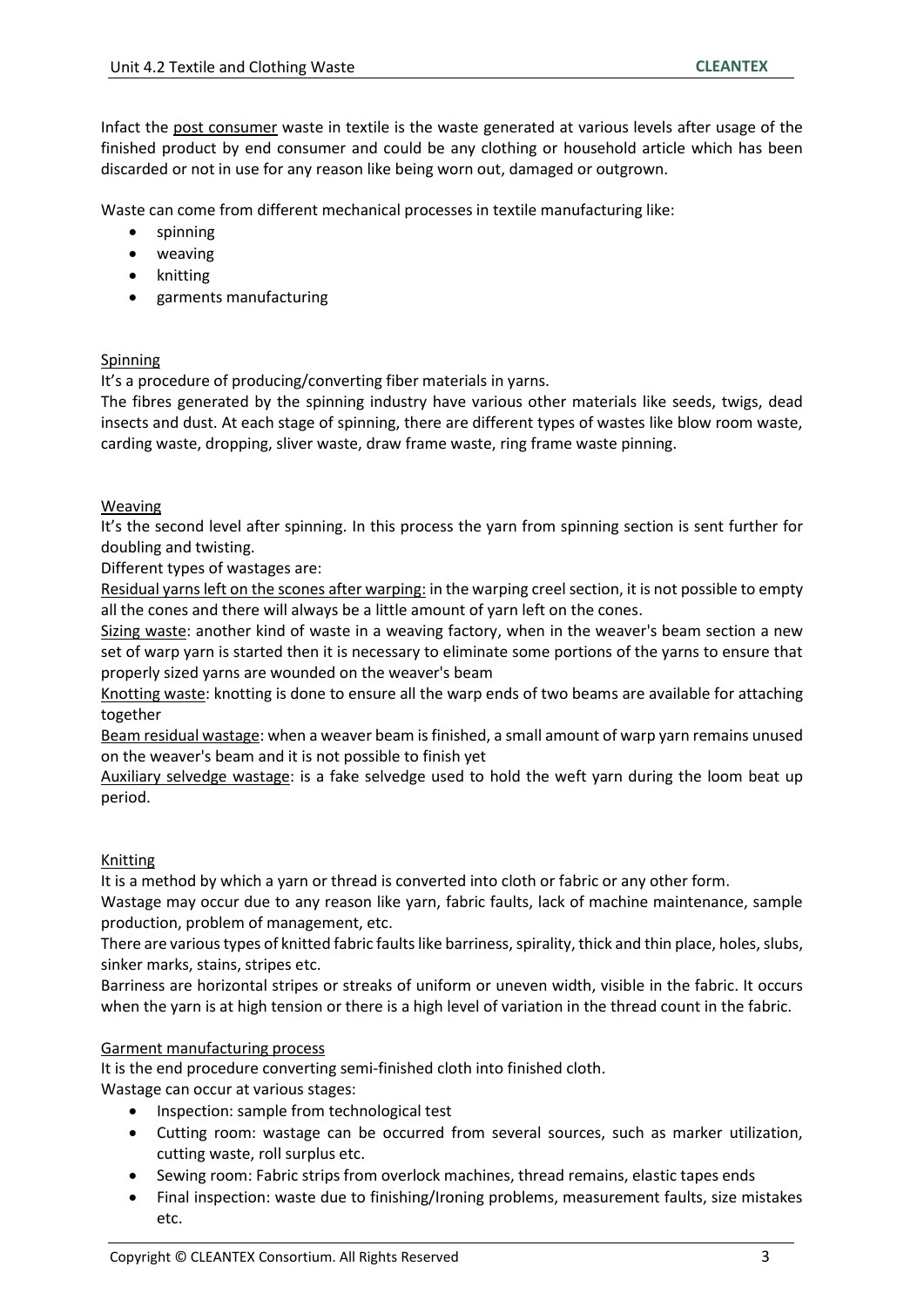Another classification of waste in production is soft and hard waste:

Soft waste is the waste in which fibers are relatively open structure and can be reused at an earlier feed stage, it's generated from bloom to the ring frame and is reusable for producing a low quality of yarn;

Hard waste is the waste in which fibers are packed in a closed structure and need additional operations before reusing them with soft waste. These wastes are produced in ring frame, winding, weaving preparatory and during weaving operations.

The majority of solid waste originates from other sources during operations like transportation, bale openings, servicing process and housekeeping. The waste under this category includes:

- Tubes, pallets, cones, containers, drums
- Plastic wrap, corrugated cardboard
- Seam waste, paper waste
- Bags, shipping cartons

Textile packaging contributes a significant amount of solid waste that damages the environment. The industry has responded in different ways to reduce the waste generation by promoting recycling, reuse, energy recovery, minimization, and using novel compostable polymers. This management of packaging waste is being adopted by large retailers and brands in their effort to promote sustainability.

Textile waste can be classified based on their toxicity: Hard to treat Wastes Hazardous or toxic wastes Dispersible waste High volume wastes

Each of having characteristic that demand different pollution prevention and treatment approach. Hard to treat Wastes: this category includes those that are persistent, resist treatment, or interfere with the operation of waste treatment facilities. These include colour, metals, phenols, certain surfactants, toxic organic compounds, pesticides, as well as phosphates.

Hazardous waste, a subgroup of hard to treat wastes: The impact on the environment of such kind of wastes is significant. They include metal, chlorinated solvents, non-degradable surfactants and other non-biodegradable or volatile organic materials. These wastes originate often from non-process operations, such as machine cleaning

Dispersible waste: prominent source of dispersible wastes in textile wet processing are the following: Print paste, lint, coating operation, solvent, waste stream from continuous dyeing, printing, finishing etc.

High volume waste: High volume wastes are sometimes a problem for the textile processing units. These include water from preparation and dyeing stages, alkaline wastes from preparation, salt, cutting room waste, knitting oils and warp sizes. These wastes sometimes can be reduced by recycle or reuse as well as by process and equipment modifications.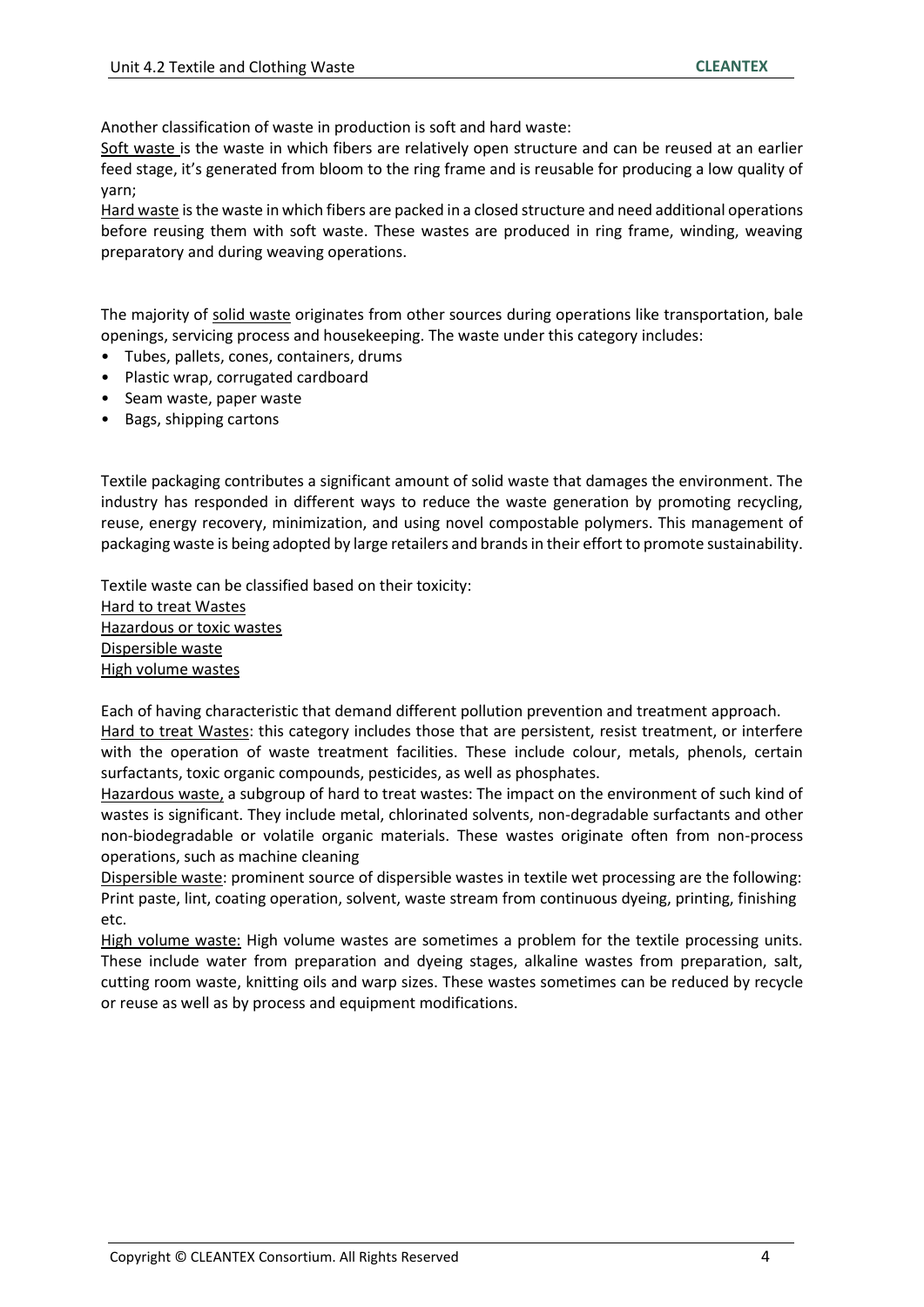#### **Wastewater**

The textile industry is water-consumption intensive. Specifically, it is estimated that approximately 93 trillion liters of water is consumed yearly for the needs of the global textile industry. During manufacture, wet process as desizing, scouring, bleaching dyeing, printing, and finishing uses a considerable quantity of potable water and releases highly contaminated wastewater (high concentration of dyes and metals).

Untreated effluents which are directly discharged into water sources contaminate water streams and cause environmental problems and health issues for humans.

The main environment parameters used to establish the wastewater pollutants are: Ph, Temperature, Chemical oxygen demand (COD), Biological oxygen demand (BOD), Total suspended solids (TSS) and Total Dissolved solids (TSS), but also colour and toxicity.

Her some definitions:

- COD (Chemical oxygen demand): the overall oxygen concentration required for to chemical oxidation of all the organic compounds contained in a wastewater sample.
- BOD (biological oxygen demand): the concentration of oxygen consumed during the degradation of organic compounds contained in a wastewater sample; BOD is based on the principle that if sufficient oxygen is available, aerobic biological decomposition (i.e., stabilization of organic waste) by microorganisms will continue until all waste is consumed.
- TSS and TDS measure the amount of particulate matter (tiny pieces of things) floating in water. The particles that are large enough to be held back by the filter are called total suspended solids (TSS), while the particles that pass through the filter are called total dissolved solids (TDS).
- Toxicity: measurement of inhibition biological processes caused by some substances present in water on the metabolism of the organisms.

An overview on the textile Wastewater treatments is provided in Module 6 unit 1.

Air pollution is the introduction of chemicals, particulate or biological material that cause harm or discomfort to humans or other living organisms, or damages the natural environment into the atmosphere.

All textile-manufacturing processes generate environmental pollution.: workers are exposed to the risk of breathing air polluted with dust and fly and contracting respiratory ailments, byssinosis (lung disease), chronic bronchitis etc.

Air pollutants produced by the textile industry include:

• nitrous oxides and sulphur dioxide produced in the energy production stages;

• volatile organic components (VOCs) produced in coating, curing, drying, waste water treatment and chemical storage;

• aniline vapours, carrier Hydrogen sulphide, chlorine and chlorine dioxide produced in dyeing and bleaching stages.

Some steps to reduce emission to air include:

- Decreasing emissions of organic solvents by changing to water-based products
- Using scrubbers to collect particulate matter
- Optimization of boiler operations to reduce the emissions of nitrous and sulphur oxides
- Pre-screening chemicals using the material safety data sheets to ensure that chemicals are not toxic
- Identifying sources of air pollution and quantifying emissions.

#### Collecting and sorting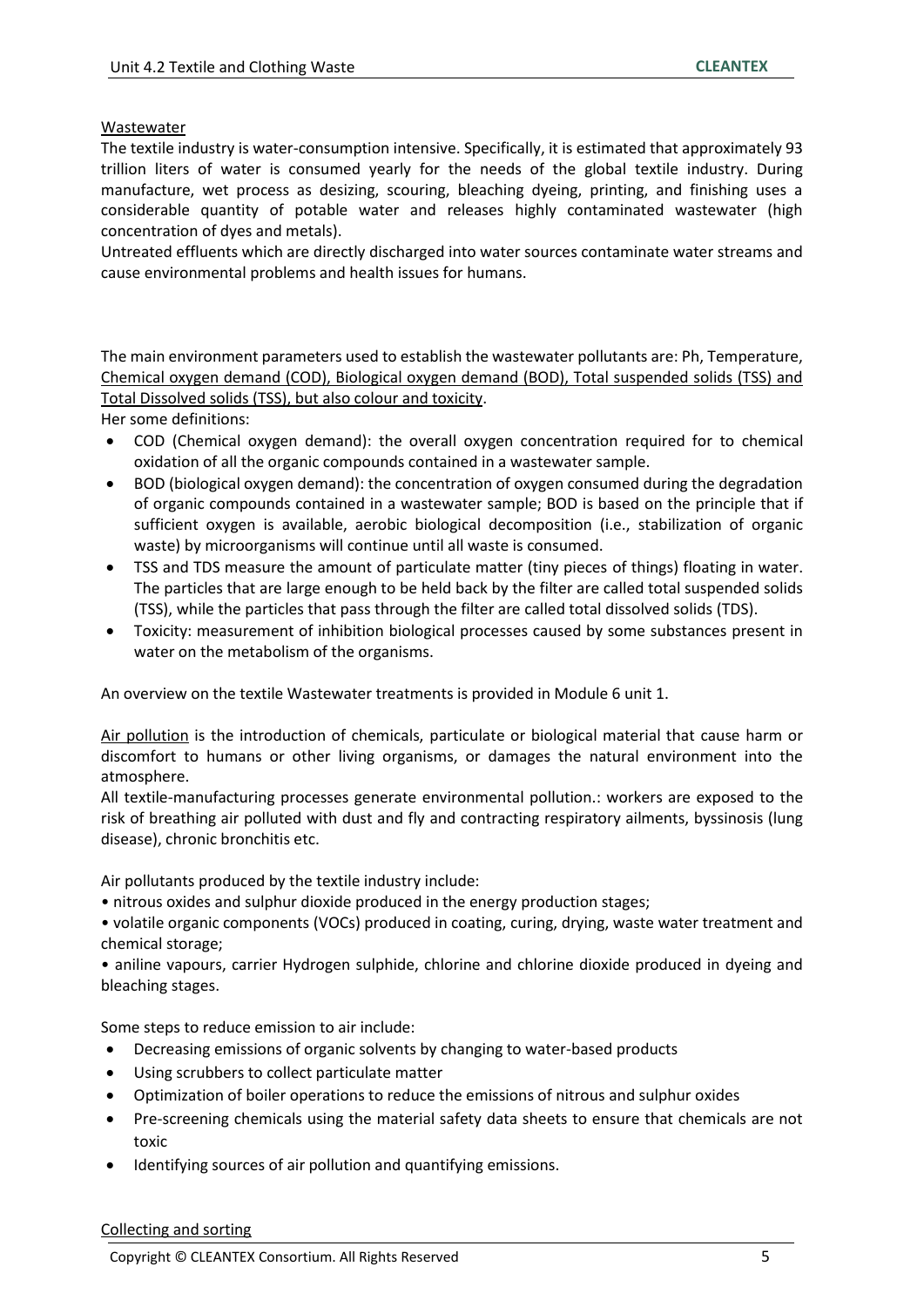The collection rates of textile waste in the EU are roughly 25%, with differences across Member States. A revision of the EU Waste Framework Directive (Directive 2008/98/EC) will oblige Member States to collect these discarded textiles separately by January 2025, but handling the immense volumes of used clothing poses a challenge.

In Europe each country has different success-levels of collection of end-of-life textiles and their further treatment. Collection rates and the type of schemes to collect used textiles, vary significantly, both nationally and regionally. Collected amounts of used textiles vary greatly across countries (between 0.3 and 15.3 kg/person).

Sorting is the process that immediately follows the separate collection of used textiles and textile waste.

In the sorting facilities, used textiles are sorted to determine their further fate: reuse (and for which market), recycling (and which type of recycling) or landfill/Incineration.

The sorting process can potentially be an important component of economic and environmental costs of the recycling process, as the better the textiles are sorted into pure fractions (e.g. 100 % cotton), the bigger the chance of selling the textiles to a recycling facility where it can be recycled.

There are three type of sorting:

- Manual sorting (including specialised manual sorting)
- Manual sorting with sophisticated aiding techniques
- Automated sorting

Manual sorting is not a technology as such, as it is performed by humans and usually done without technological aids apart from conveyor belts and other feeding technologies. It's the most widespread textile sorting approach used in Europe with hundreds of sorting facilities sorting hundreds of thousands of tonnes of used textiles. In France alone, for example, there were 54 sorting centres operating in 2018, sorting just under 160 000 tonnes of use textiles.

Manual sorting required experienced staff, so it's relatively expensive, furthermore it is difficult to determine detailed fibre compositions by hand – only rough sorting by fibre-type is possible.

Following receipt of used textiles at a sorting centre, all non-textile waste is removed as the first part of the manual sorting process: at this phase batches of textiles that are contaminated by rainwater, mould, oil etc. are also removed., this step cab be carried out by less skilled personnel.

The next phase is to remove non-reusable clothing and textiles (non-reusable textiles can be identified through damage such as rips and tears, miscolouring, missing components etc.).

The reusable fraction is then passed on (typically via conveyor belts) to the most skilled sorting personnel to sort these into different categories, using their sight and sense of touch. The number and type of categories the reusable textiles are sorted into depends on the facility and on the demand.

Manual sorting with sophisticated aiding techniques is also often referred to as semi-automated sorting.

We refer to technological aids for assisting in the actual sorting of fibre types and grades for reuse and recycling, for examples held scanners that can be used by the manual sorters to assist them in determining material content.

Advantages are:

- $\triangleright$  the sorting for high-quality recycling can theoretically be carried out at the same time as sorting for reuse rather than requiring a new facility and processing stage. This can reduce space needs and costs
- $\triangleright$  Cost of machinery lower than the cost of labour.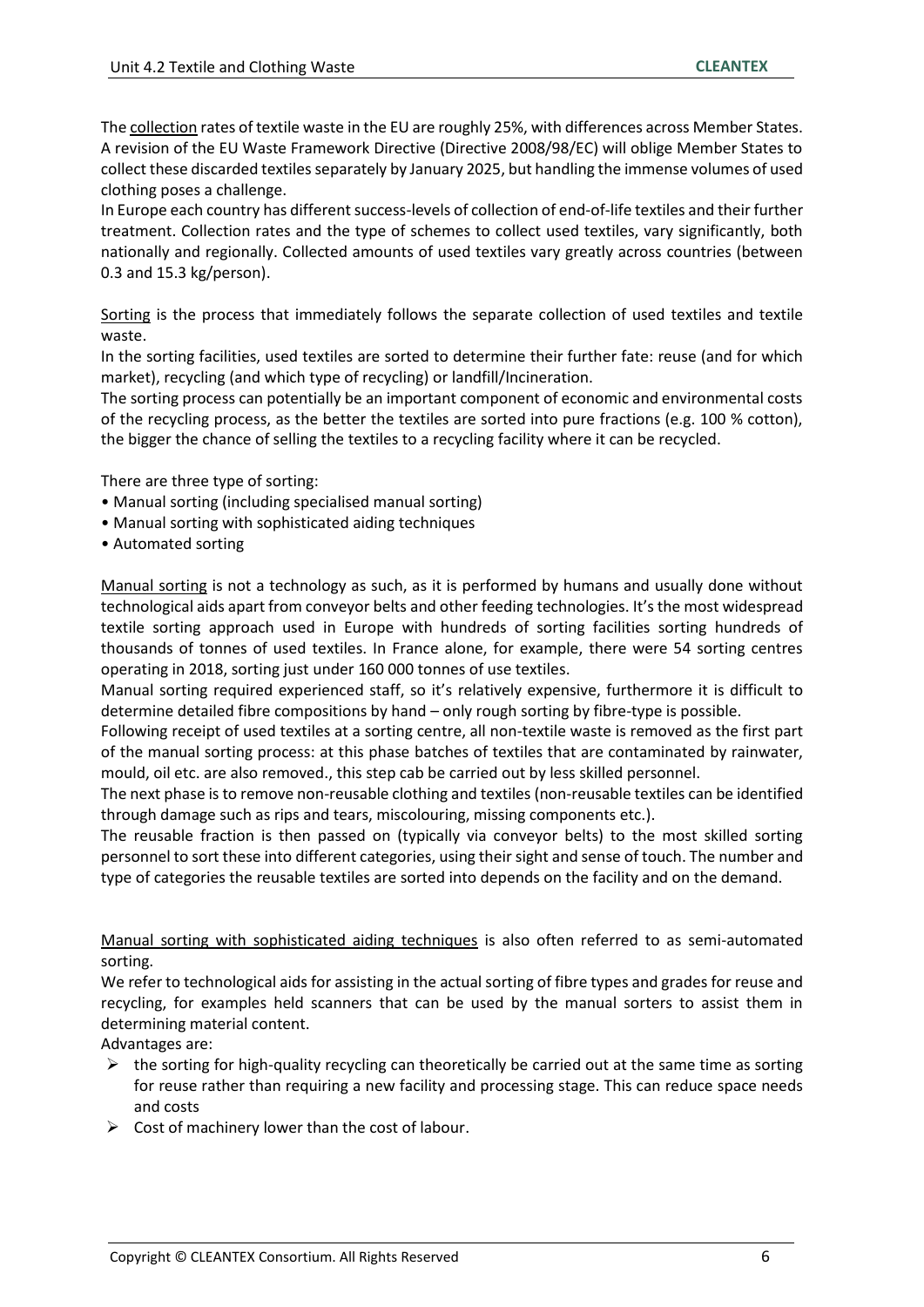Example of manual sorting with sophisticated aiding technique is the Swiss company TexAid that collects, sorts and recycles used textiles. Since 2008 the sorting personnel at the TexAid sorting plant in Schattdorf in Switzerland have been using a headset that help them classify every single textile by material, quality and texture using their voice. This voice-controlled sorting system is linked up to a computer that ensures that each piece of textile, via a belt and air blowers, finds its way to the correct storage container. This is done via an air blast that sends the textiles to a stillage or a large bag. The voice-operated pre-sorting system has been integrated to facilitate the sorting of textiles into 60 categories.

Automated sorting can efficiently and accurately sort most textile wastes by colour and fibre type ready for input into high-quality mechanical or chemical recycling. Among the most promising technologies are near-infrared spectroscopy (NIR) as used by Fibersort in the Netherlands and radio frequency identification (RFID) as used by Tex.IT in Sweden.

Near-infrared spectroscopy (NIR) is a technique sensitive to the molecular absorptions of organic constituents in the near infrared part of the spectrum, so types of fabric that can be recognized and sorted into uniform categories of fibers with specified compositions, colors and/or structures.

Fibersort is a European Interreg funded project (Interreg North-West Europe Fibersort, 2021) where during a 3-and-a-half-year period a demo plant for automated textile sorting using near-infrared spectroscopy was built and operated outside of Amsterdam.

The system allows the detection of garments from cotton, wool, viscose, polyester, acrylic and nylon. The sorted fibres have a low level of contamination and can serve as mono-fibre inputs in mechanical as well as chemical recycling for high value textile-to-textile recyclers.

Radio frequency identification (RFID) is a method based on radio-labels enabling information to be stored and recovered remotely.

RFID labels are implanted into the product. They generally contain an identifier which allows a certain amount of information on the product to be found thanks to an external data base (serial number, manufacturing date).

Tex.IT is a Swedish project that implements the use of digital information carriers (RFID tags) integrated in garments to increase future traceability throughout the supply chain and facilitate subsequent sorting processes prior to recycling.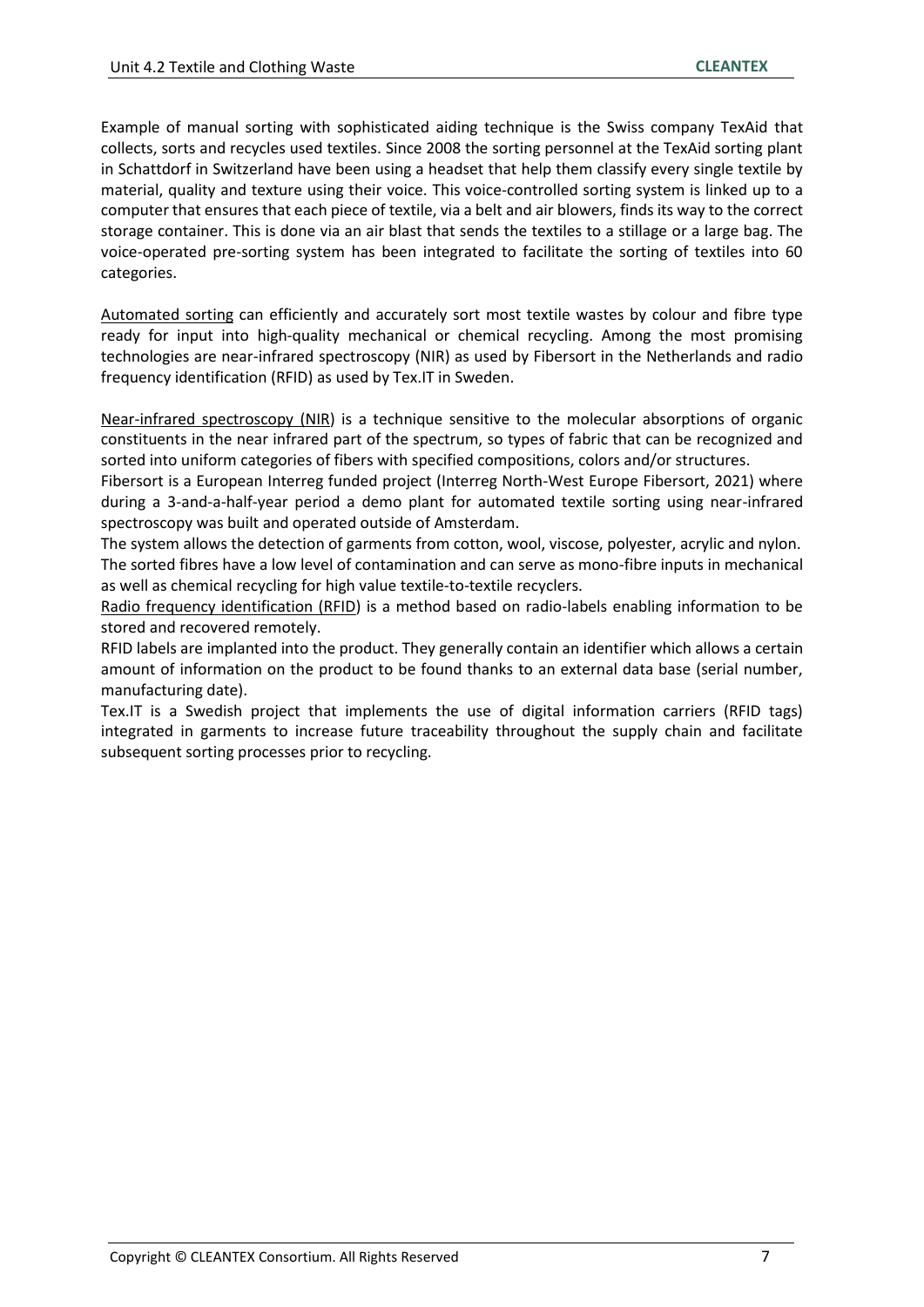### USED AND INTERESTING REFERENCES

- Guidance on Waste Definitions [https://ec.europa.eu/docsroom/documents/46954/attachments/8/translations/en/renditi](https://ec.europa.eu/docsroom/documents/46954/attachments/8/translations/en/renditions/pdf) [ons/pdf](https://ec.europa.eu/docsroom/documents/46954/attachments/8/translations/en/renditions/pdf)
- Euratex- Recycling hubs<https://euratex.eu/wp-content/uploads/Recycling-Hubs-FIN-LQ.pdf>
- Utebay B. et al. Textile Wastes: Status and Perspectives. DOI:<http://dx.doi.org/10.5772/intechopen.92234>
- <https://textiledetails.com/manufacturing-process-of-textile-industry/>
- <https://textileapex.blogspot.com/2018/12/what-is-textile-waste-definition.html>
- <https://www.intechopen.com/chapters/66213>
- Md.Mahbubul Haque et al. Study on Material Wastes in Air-jet Weaving Mills. Journal of Textile and Apparel, Technology and Management, Volume 10, Issue 3, 2018
- [https://www.fibre2fashion.com/industry-article/6277/various-wastage-areas-of-a-knitting](https://www.fibre2fashion.com/industry-article/6277/various-wastage-areas-of-a-knitting-floor-and-minimizing-procedure)[floor-and-minimizing-procedure](https://www.fibre2fashion.com/industry-article/6277/various-wastage-areas-of-a-knitting-floor-and-minimizing-procedure)
- <https://medium.com/@stitchdiary/classify-the-fault-defects-in-knit-fabric-cc28640f5668>
- Jahan I. A study on waste management and minimization in ready made garmnets (RMG) industry. American Scientific Research Journal for Engineering, Technology, and Sciences (ASRJETS) (2017) Volume 35, No 1, pp 266-273
- Waste Management in the Fashion and Textile Industries, Editors: Rajkishore Nayak, Asis Patnaik, 1st Edition - January 7, 2021, 9780128187586
- <https://www.fibre2fashion.com/industry-article/8696/harmful-effects-of-textile-waste>
- [https://www.fibre2fashion.com/industry-article/3451/effluent-treatment-in-textile-wet](https://www.fibre2fashion.com/industry-article/3451/effluent-treatment-in-textile-wet-processing-technology-option-and-effluent-treatment-plant)[processing-technology-option-and-effluent-treatment-plant](https://www.fibre2fashion.com/industry-article/3451/effluent-treatment-in-textile-wet-processing-technology-option-and-effluent-treatment-plant)
- [https://www.fibre2fashion.com/industry-article/198/some-issues-of-ecological-hazards-in](https://www.fibre2fashion.com/industry-article/198/some-issues-of-ecological-hazards-in-textile-industry)[textile-industry](https://www.fibre2fashion.com/industry-article/198/some-issues-of-ecological-hazards-in-textile-industry)
- <https://datastream.org/en/guide/total-suspended-solids-and-total-dissolved-solids>
- Kishor R. et al. Ecotoxicological and health concerns of persistent coloring pollutants of textile industry wastewater and treatment approaches for environmental safety. Journal of Environmental Chemical Engineering 9 (2021) 105012
- [https://www.globaltextiles.com/info/Potential-Wastes-from-Textile-Wet-Processing-](https://www.globaltextiles.com/info/Potential-Wastes-from-Textile-Wet-Processing-Industries-and-their-Management-26757.html)[Industries-and-their-Management-26757.html](https://www.globaltextiles.com/info/Potential-Wastes-from-Textile-Wet-Processing-Industries-and-their-Management-26757.html)
- Tiwari, Meenaxi and Babel, Sudha (2013). Air Pollution in Textile Industry. Asian J. Environ. Sci., 8 (1): 64-66